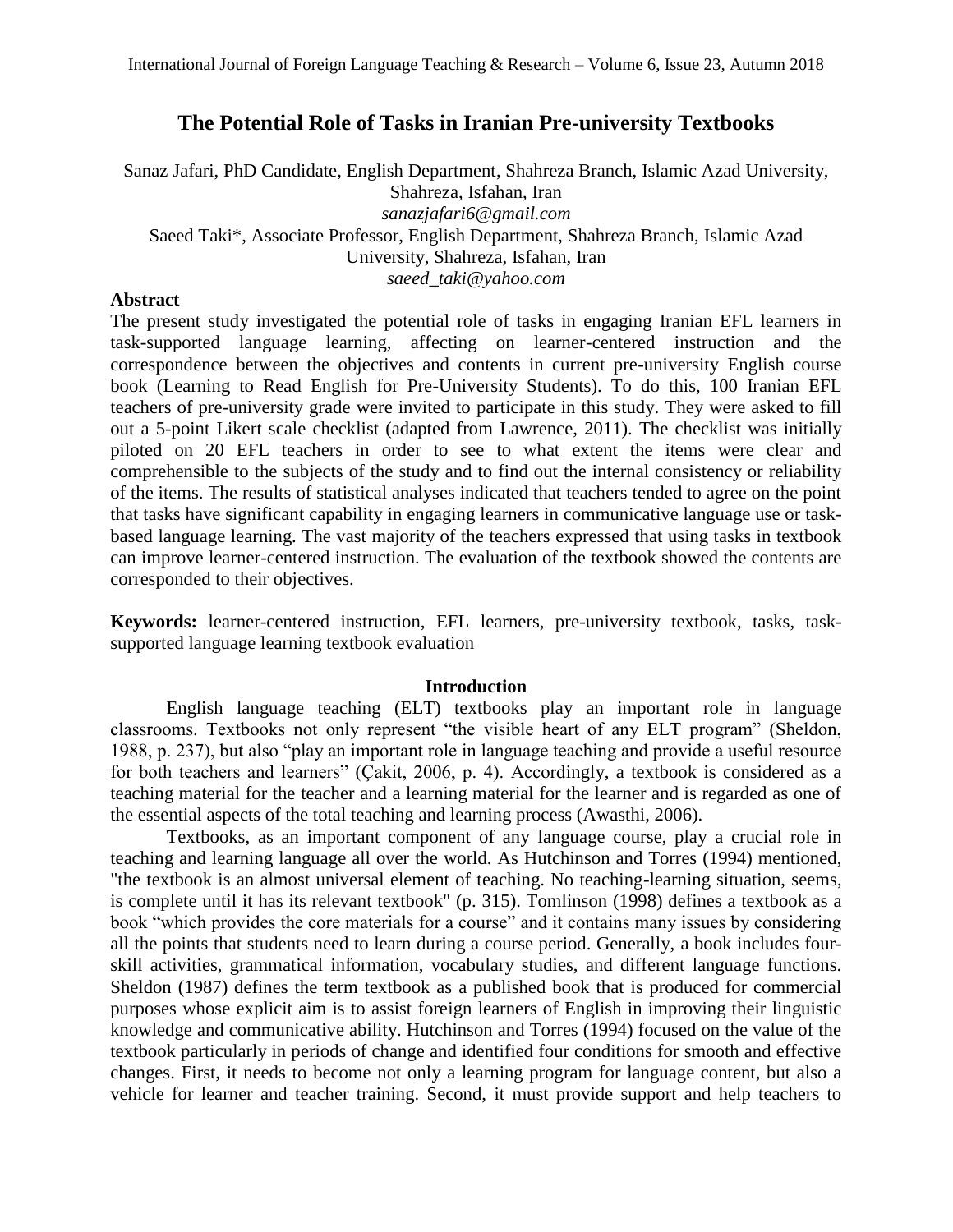manage the classroom. Third, it provides the teacher with a clear picture of what the change will look like through structured scripts. Fourth, if the textbook is adopted on a school basis, it can get the support of others, and thus relieves the teacher of burden of responsibility for introducing changes.

Evaluation of English Language Teaching (ELT) textbooks has a long history, though with different viewpoints, and different methods. On the one hand, they are supposed to transmit some information and knowledge; on the other hand, they are considered as an instrument employed by scholars. McGrath (2002) asserted that "materials could include realia: real objects such as a pencil, a chair or a bag and representations such as a drawing, a photograph of a person, house or scene" (p. 7). Carter and Nunan (2001) defined it as "the process of measuring the value of learning materials. This can be predictive pre-use evaluation, ongoing whilst-use evaluation or retrospective post use evaluation" (p. 223). Harmer (2001) made a distinction between evaluation and assessment. He stated that "the assessment of a coursebook is an out-of-class judgment as to how well a new book will perform in class. Coursebook evaluation, on the other hand, is a judgment on how well a book has performed" (p. 301). Hutchinson and Waters (1987) define evaluation, in general, as a matter of judging the fitness of something for a particular purpose.

The evaluation of ELT textbooks and the materials they contain play significant roles in foreign language teaching through enabling educators, teachers, and administrators to assess whether the textbook is the most adequate one to the target learners in divergent levels and teaching settings (Arikan, 2008). In addition, in Zhang's (2007) view, the evaluation process will involve elements of comparison especially where existing materials are being challenged by newly produced materials.

Hutchinson and Waters (1987) described the notion of evaluation regarding to the fact that evaluation is basically a matching process, which concerns matching learners' needs to available solutions. Cunningsworth (1995) mentioned another benefit of material evaluation suggesting that through identifying strengths and weaknesses in textbooks, optimum use can be made of strong points, and weaker points can be adapted or substituted from other books. he illustrated that coursebooks should: correspond to learners' needs; help to equip learner to use language effectively for their own purposes; facilitate students' learning process; have a clear role in mediating the target language and the learner.

Tomlinson (1998) defines materials evaluation as the systematic judgment of the value of materials in relation to the aims of the materials and the learners who are using them. What is more he points out that evaluation can be pre-use focusing on predictions of potential value. It can also be while-use focusing on awareness and description of what the learners are doing with the materials and it can be after-use so as to find out what happened as a result of using the instructional materials. Cunningsworth (1984) suggested a set of guidelines placing an emphasis upon the underlying principles of material evaluation:

1. Relate the teaching materials to your aims and objectives;

2. Be aware of what language is for and select teaching materials which will help equip your students to use language effectively for their own purposes;

3. Keep your students' learning in mind;

4. Consider the relationship between language, the learning process and the learner.

Yumuk (1998) states that generally in the literature, materials evaluation is considered to be an 'interactive process' which involves a deeper analyses of the materials used. This further implies 'the dimension of focusing more closely on the interaction between teacher, learners and materials as an integral part of materials evaluation' (p.11). Ellis (1997) defined two types of materials evaluation: a predictive evaluation and a retrospective evaluation. A predictive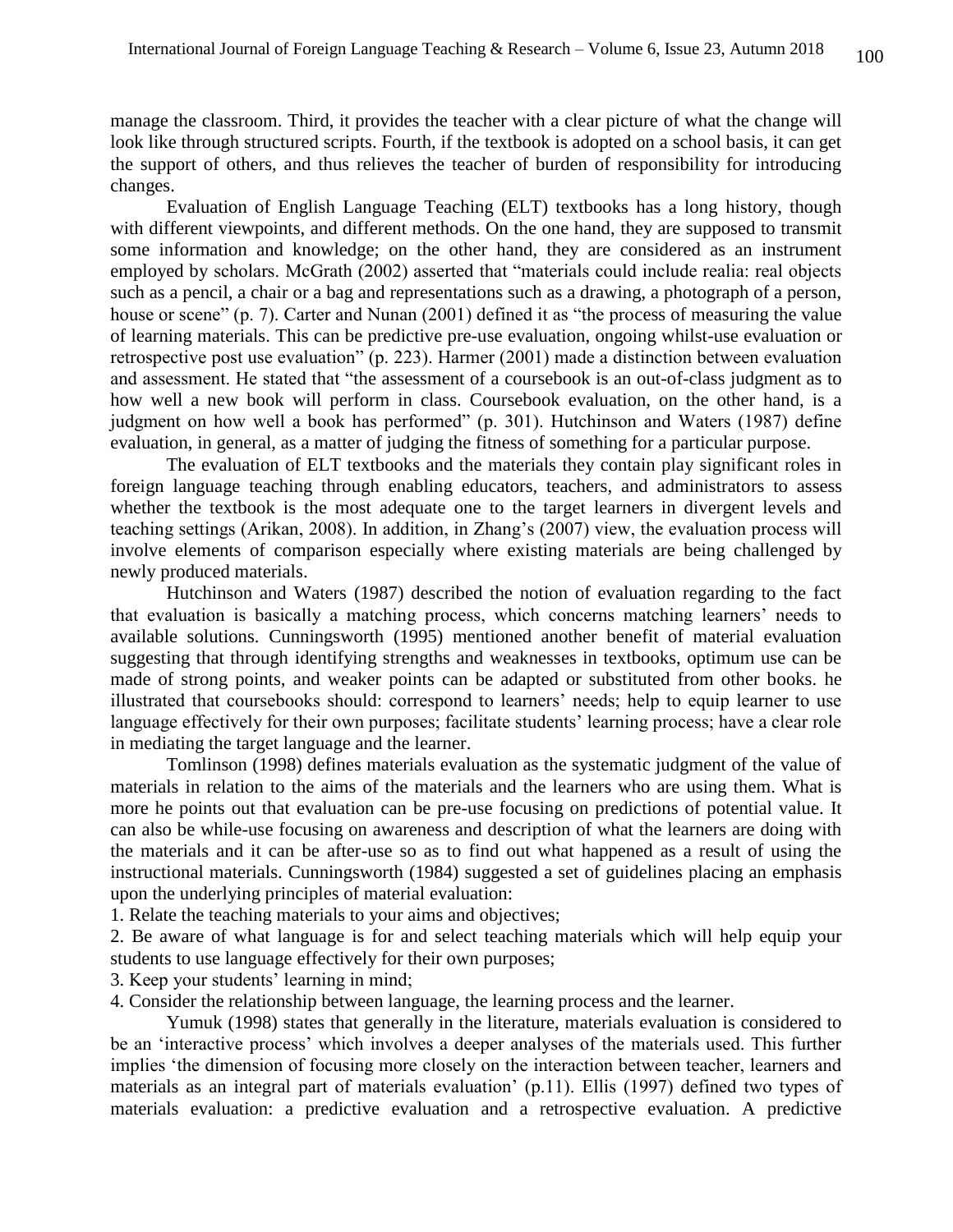evaluation is designed to make a decision regarding what materials to use, whereas a retrospective evaluation designed to examine materials that have actually been used. A brief review of the literature relating to materials evaluation reveals that the research focus to date has been more or less exclusively on predictive evaluation. Retrospective evaluation provides teachers with information regarding the strengths and weaknesses of the used syllabus. It also serves "as a means of testing the validity of a predictive evaluation, and may point to ways in which the predictive instruments can be improved for future use" (Ellis, 1997, p. 37).

Ellis (1997) indicated that there are two main ways, which teachers can carry out predictive evaluation. One is to rely on evaluations carried out by expert reviewers who identify specific criteria for evaluating materials. However, in reviews of individual coursebooks the criteria can be inexact or implicit. The other way is that teachers can carry out their own predictive evaluations by making use of various checklists and guidelines available in the literature. The idea behind using such guides is to assist teachers carry out a predictive evaluation systematically. As Sheldon (1988) states, "it is clear that coursebook assessment is fundamentally, a subjective, rule- of-thumb activity, and that no neat formula grid or system will ever provide a yardstick" (p. 245).

As mentioned above, there is a need to evaluate materials retrospectively because such an evaluation provides the teacher with feedback so as to determine whether it is worth using the material again. Thus, Ellis (1997) states that "a retrospective evaluation serves as a means of testing the validity of a predictive evaluation and what is more, it may point to ways in which the predictive instruments can be improved for future use" (p. 37).

Tomlinson (2003) believes that materials evaluation is a procedure that involves measuring some or all of the following:

1. The appeal of the materials;

- 2.The credibility of the materials to learners, teachers, and administrators;
- 3. The validity of the materials;
- 4. The reliability of the materials;
- 5. The ability of the materials to interest the learners and the teachers;
- 6. The ability of the materials to motivate the learners;
- 7. The value of the materials in terms of short-term learning;
- 8. The value of the materials in terms of long-term learning;
- 9. The learners' perceptions of the value of the materials;
- 10. The teachers' perceptions of the value of the materials;
- 11. The assistance given to the teacher in terms of preparation, delivery and assessment;
- 12. The flexibility of the materials;
- 13. The contribution made by the materials to teacher development;
- 14. The match with administrative requirements.

As can be understood from the above definitions, both predictive and retrospective evaluations aim at making the teaching and learning environment more effective. They both help teachers to make appropriate judging concerning the effectiveness of their teaching including the materials they used.

#### **Literature Review**

There is a wealth of academic literature on the evaluation of English language textbooks. Bruder (1978) proposes the use of a checklist of eight criteria: level, objectives, style, language, age, time, convictions, and competency. He claims that these criteria should be considered from the viewpoints of teachers and students. Cunningsworth (1995) discusses the principles and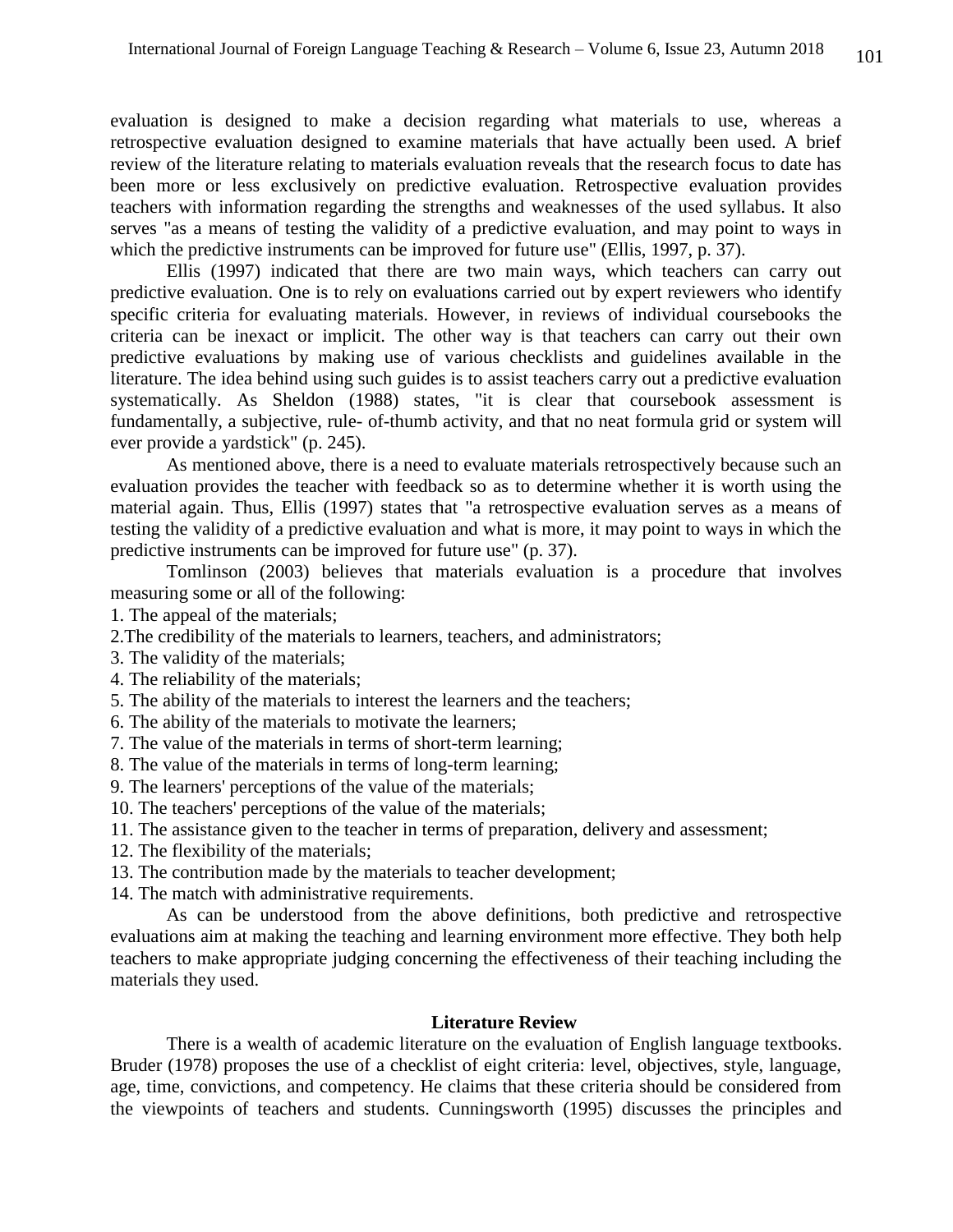criteria for course analysis. The criteria are discussed under the following headings: language content, selection and gradation of language items, presentation and practice of new language items, developing language skills and communicative abilities, supporting materials motivation and the learner, conclusions and overall evaluation. At the end of the book, he provides a checklist that should be used in course evaluation. Tu'eimah (1985) suggests three different tools: a tool for language teaching textbook analysis, a tool for language teaching textbook evaluation, and a tool for measuring language teaching textbook readability. The analysis tool consists of fifteen categories. These are the book's physical make up, the nature of the course, prepreparation studies, the language of the book, method of teaching, language skills, grammar, vocabulary, linguistic drills, assessment and evaluation, cultural content, aids and activities, individualized learning, the teacher's manual and others. The evaluation tool consists of eight categories: pre-preparation studies, language content, language skills, methods of teaching, drills and evaluation, aids, physical make up, and overall impression. Then, Tu'eimah (1985) suggests the use of cloze tests for measuring readability. Sheldon (1988) provides an expansive checklist of 53 questions classified under 17 major criteria: rationale, availability, user definition, layout and graphics, accessibility, linkage, selection and grading, physical characteristics, appropriacy, authenticity, cultural bias, educational validity, practice and revision, flexibility, guidance and overall value for money.

Skierso (1991) suggests that after collecting some background information about the learner, the teacher, the course, and the institutional objectives, an evaluation of the material can be done under the following criteria: the textbook (bibliographical data, aims and goals, subject matter, vocabulary and structures, exercises and activities, layout and physical make up) the teacher's manual (general features, supplementary exercises, methodological and pedagogical guidance, linguistic background information).

Cunningsworth (1995) provided two main approaches to evaluate the coursebook. The first is the impressionistic overview, which entails a preliminary sift through a lot of new material from which to choose. The second approach is the in-depth evaluation which is a complementary approach to the first one, but in this approach close examination is carried out as to "how specific items are dealt with, particularly those which relate to students' learning needs, syllabus requirements, how different aspects of language are dealt with, etc." (Cunningsworth, 1995, p. 2). Therefore, Cunningsworth (1995), suggested the use of different checklists to evaluate the coursebook. They are based on criteria such as claims of the coursebooks, types of materials evaluation, and purposes of materials evaluation. For evaluation, he suggested the following areas of the coursebook:

- 1. Aims and approaches
- 2. Design and organization
- 3. Language content
- 4. Skills
- 5. Topic
- 6. Methodology
- 7. Teacher's guide

Littlejohn (1998) rejected Cunningsworth (1995) checklists, claiming that they would "involve making general, impressionistic judgments on the materials" (p. 192). Instead, he suggested a general framework for analyzing materials. This framework consists of three main concerns. First, the aspects of materials that we should examine from a pedagogical perspective can be grouped under two main points: publication and design. The term publication refers to the physical aspect of materials and how they appear as a complete set or book" and design refers to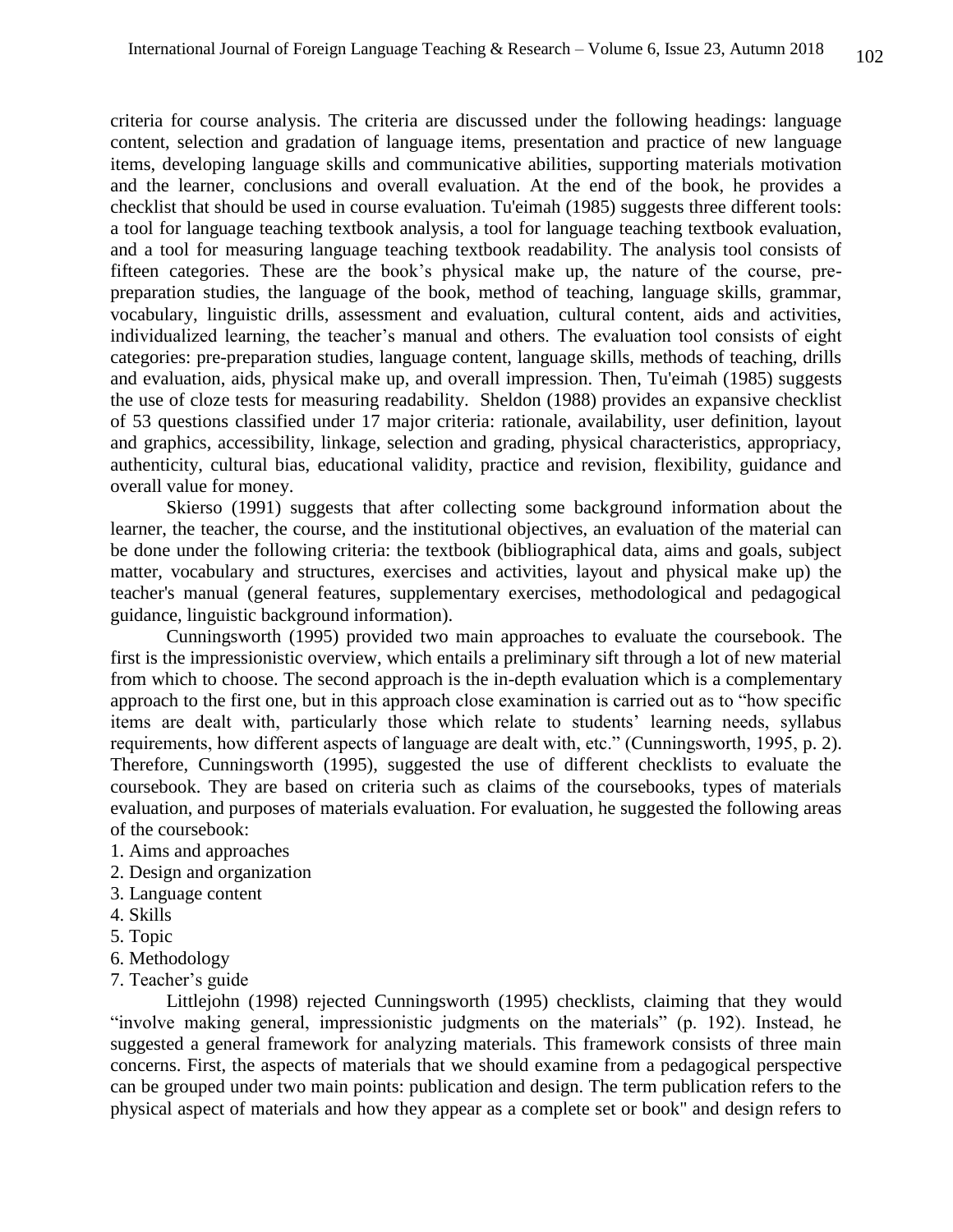"the thinking underlying the materials. The second concern deals with the key aspects of tasks and poses three questions. The first question is related to three things: process, focus and operation. Process refers to the actual role of learners in the classroom activities; focus refers to whether language form or meaning is focused. The second question deals with the participation in classroom activities highlighting the forms of activities and the different forms of classroom participation. The last question deals with the content of the task. The third concern asserts the importance of evaluating the overall aims of the materials, content and tasks selection and sequencing, teachers' and learners' roles, demands of learner's knowledge, effects, skills and abilities and the role of materials as a whole.

Hedges (2000) suggested a two-stage process for evaluating the relevance of a book to a particular group of students. "The first stage is to assess the content of a book in relation to its professed aims. The second is to assess the book against the needs and context of the intended learners "(p. 357). She also lists five main categories. Each category includes a number of questions that vary according to learner factors, institutional setting, and sociocultural context. These are: the view of language, the view of language learning, learner, the view of education and the environment of learning.

McDonough and Shaw (2005, p, 59) provide a flexible two-stage model for the comprehensive evaluation of coursebooks. A brief external evaluation includes criteria which gives an overview of the organizational foundation of the coursebook, "as stated explicitly by the author/publisher" through the cover, introduction and table of contents statements. Following this is an in-depth internal investigation of the coursebook, "to see how far the materials in question match up to what the author claims as well as to the claims and objectives of a given teaching program. The researcher will follow the model provided by McDonough and Shaw (2005) because the model's procedural format and flexibility will allow the researcher to select a coursebook, a predictive evaluation, and to fully assess the strengths and weaknesses of the coursebooks in question, a retrospective evaluation. Furthermore, taking a retrospective approach to the evaluation will give the researcher "insight into the organizational principles of the materials," and thus highlight "realistic ways of adapting the materials to a particular group of learners" (McDonough & Shaw, 2005, p. 60).

Dougill (1987) prepared a framework for textbook evaluation that has a range of items from the points pertaining to the syllabus, the units, the subject matter to form and course components. There are four main points in evaluating materials:

●Face validity: The extent to which the course is transparent, i.e. the aims and underlying intentions are clear.

●Generative push: The extent to which the course enables students to generate language outside the classroom.

●Coherence or pattern: The extent to which the course hangs together as a package.

●Affective depth: The extent to which the content touches the inner person.

McGrath (2002) reviewed many checklists and methods used in evaluating materials in recent literature. He distinguished three main stages in evaluation: pre-use, in-use, and post-use evaluation. Focusing on the post-use evaluation for course books, he developed criteria for choosing a suitable method of evaluation. These criteria consider the following steps:

1. The first step is a consideration of relevant contextual factors and the gathering of information analysis of the material

2. The second step is a close evaluation using the checklist method which should require careful tailoring "to the needs of the learners and the teaching context and the need for periodic updating recognized" (McGrath, 2002, p. 56).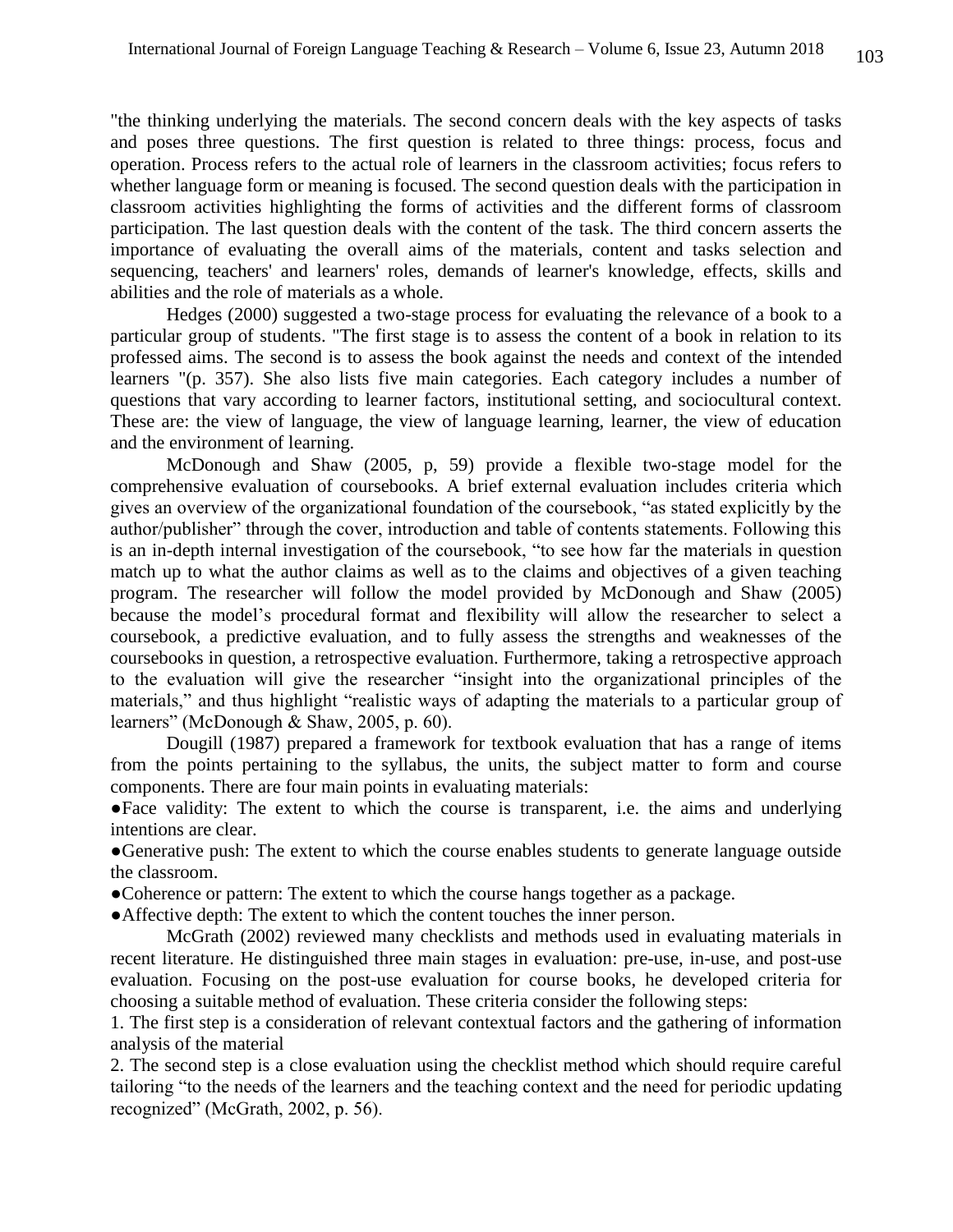3. The final step is the decision making phase which can be reached through a careful and systematic approach that addresses the questions of validity and reliability.

McGrath (2002) believed that a good checklist should provide comprehensive information of the sort that will facilitate evaluation and comparison while making as few demands on the evaluator as possible, to lead for the selection of the materials which are appropriate for the context but also contribute to the advancement of learning and teaching in that context. In addition, he discussed the procedures for adapting and supplementing materials. The material can be supplemented through the provision of additional exercises "borrowed from other published materials or specially written for the target learning group" (McGrath, 2002, p. 102).

Tomlinson (2003) acknowledged that an evaluation should be criterion-referenced in order to avoid these mistakes or reduce them. It can make it more principled, rigorous, systematic and reliable. While-use evaluation involves measuring the value of materials whilst using them or whilst observing them as being used. This type of evaluation is more reliable than pre-use evaluation in the sense that it makes measurements rather than prediction. It can measure shortterm memory and what is happening in the learners' brains but cannot measure durable and effective learning (Tomlinson, 2003). Post-use evaluation which is the most valuable as it can measure the actual effect of the materials on the users. In other words it can measure the actual outcome of the use of the materials and thus provide the data on which reliable decisions about the use, adaptation or replacement of the materials can be made.

This type of evaluation can be used to measure both short-term and long-term effects. It can measure motivation, impact, achievability, instant learning and many other short-term effects. On the other hand, it is useful for measuring long-term effect regarding its durable learning and application. The problem is that it is time and effort consuming activity.

Duff, Wong and Early (2002) added that the Canadian L2 experience supports the imperatives of both designing and evaluating English language teaching textbooks and material which immediately address the cultural-linguistic context of application. Studies carried out on two groups of fourth-grade French-speaking L2 learners over the span of one academic semester, validated this assertion. The group which was taught through a standard commercial English language instruction textbook attained a discernibly lower level of linguistic competency than the group which was given the alternate, cultural-linguistic sensitive, textbook (Duff, Wong & Early, 2002).

Crandall and Basturkmen (2004) proposed that L2 material be evaluated according to more pragmatic concerns. As the researchers contend, empirical and experiential evidence suggests that even upon the attainment of a high degree of L2 competency, L2 students do not acquire conversational fluency and often misuse words, leading to their interpretation as rude (Crandall & Basturkmen, 2004). In response to this particular concern, Crandall and Basturkmen (2004) assert that L2 teaching material should be evaluated according to their practical value and their worth assessed on the basis of whether or not they embrace the imperatives of teaching conversational/practical linguistic skills.

It takes a long time to design and prepare a textbook that is useful for a large group of teachers and learners. The English Language teaching practices in Iran are heavily dependent upon textbooks. Textbook designers may not evaluate each part of the book critically and they are not aware of the relationship among textbooks, teachers and students. It is therefore of great importance to evaluate newly developed textbooks in order to make sure about their quality in pursuing pedagogical goals.

According to Sheldon (1988), the selection of a textbook is an important decision in course design since it is necessary to consider factors such as professional, financial, and political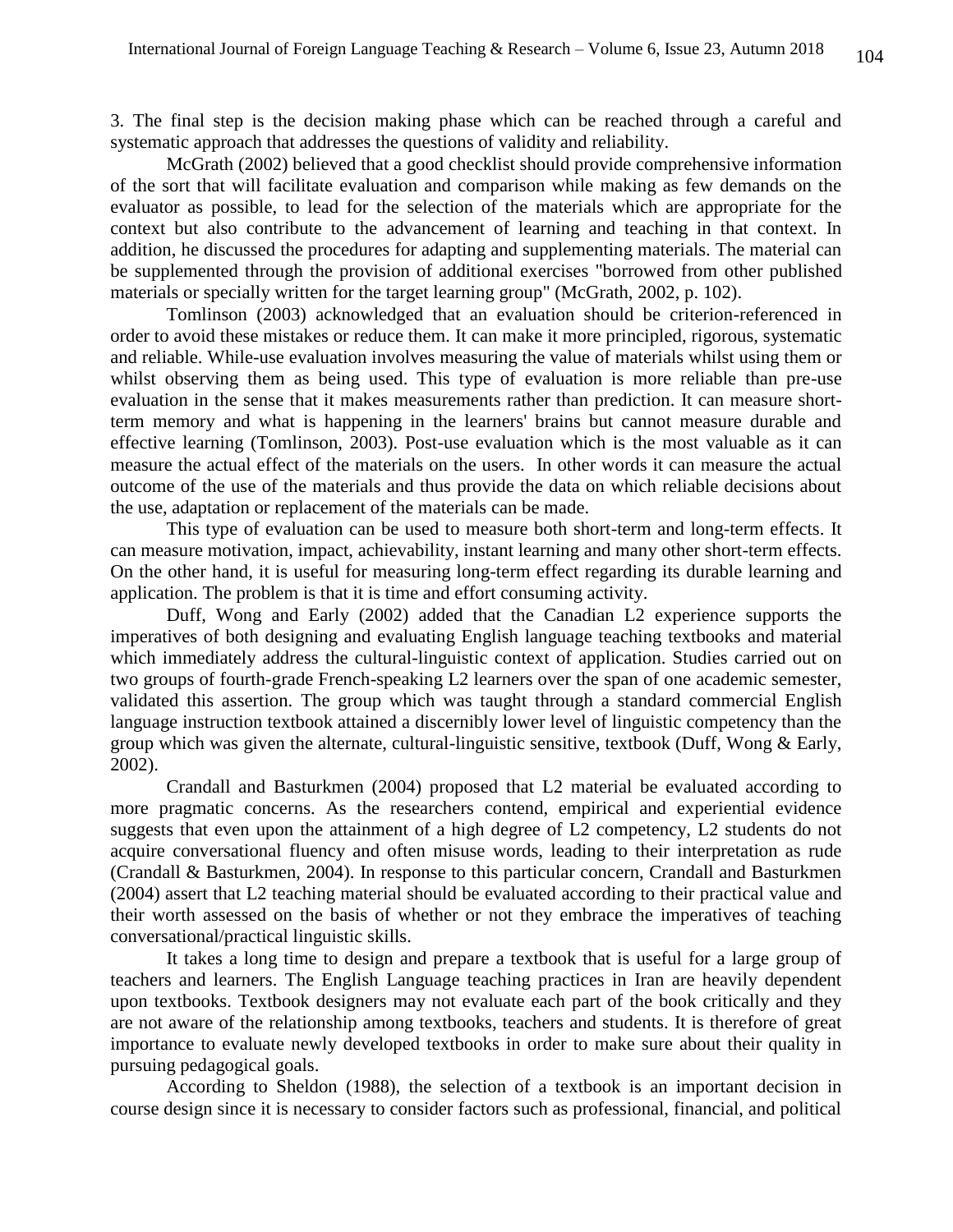investment. Chambers (1997) mentioned that the process of textbook selection is not an easy job, since many people may be involved in the selection procedure and different opinions may oppose to the use of any specific textbook.

Nitta and Gardner (2005) conducted an evaluative study to investigate the occurrence of conscious-raising (C-R) and practice tasks in nine contemporary ELT textbooks. They developed a framework of conscious raising and practice task types, applied it to the aforementioned textbooks and then identified a number of current trends. The research focused on three grammatical items, namely present perfect, second conditional and reported speech. Five types of form-focused task types were identified. These are: grammar-conscious tasks, interpretation tasks, focused communication tasks, grammar exercises and grammar practice activities. The first three types of tasks were categorized as conscious-raising tasks (C-R tasks) and the last two types were categorized as practice tasks. After examining the textbooks, the researchers reported the following observations:

1. In the overall structure of the grammar section, every course book examined basically follows a Presentation - Practice approach.

2. Both inductive and deductive approaches to grammar presentation are identified in the materials but more preference for inductive presentation is observed.

3. Both C-R and practice tasks are employed in the most materials. Only focused communication tasks do not recurrently appear.

4. Shifting from interpretation-based C-R tasks to production-based practicing tasks is a typical procedure in all the materials examined.

5. Contemporary ELT textbooks usually juxtapose C-R tasks with practice tasks.

Thein (2006) conducted a study to evaluate the suitability and effectiveness of the textbooks used for teaching English to religious studies students at Myanmar Institute of Technology. Questionnaires, interviews, and classroom observations were used to collect data from both teachers and learners. The study aimed at investigating the extent to which teachers and learners expectations match the objectives of the program in developing the students' communicative skills and critical thinking. The findings revealed that the textbooks used in the program were not suitable for the following reasons:

1. The textbooks did not contribute to achieve the needs and wants of both teachers and learners.

2. They were not effective to promote students' critical thinking.

3. They were not effective in improving the students' communicative skills for everyday life situations.

Thein (2006) suggested that the textbooks must be localized to meet the teachers' and learners' needs. He also emphasized the importance of adapting activities that encourage collaborative learning, natural and experiential interactions to help young people think critically.

Çakit (2006) examined the students and teachers' attitudes towards the textbook for ninth grade high school of Turkey. Eleven criteria were applied and the results indicated that both teachers and students had negative attitudes regarding majority of the features of the textbook. The results suggested the need for simplifying reading passages in terms of vocabulary and structures, adjusting the level of materials with the age of learners and taking into account different learning styles preferred by students.

In Iran, a number of studies have been conducted to evaluate textbooks. Ansary and Babaii (2002) evaluated ELT textbooks based on approach, content presentation, physical makeup, and administration concerns. The result of their study showed that these characteristics are not present in each and every textbook. In another study, Yarmohammadi (2002) used Tucker's model to evaluate the pre-university textbooks. He found that these textbooks are not authentic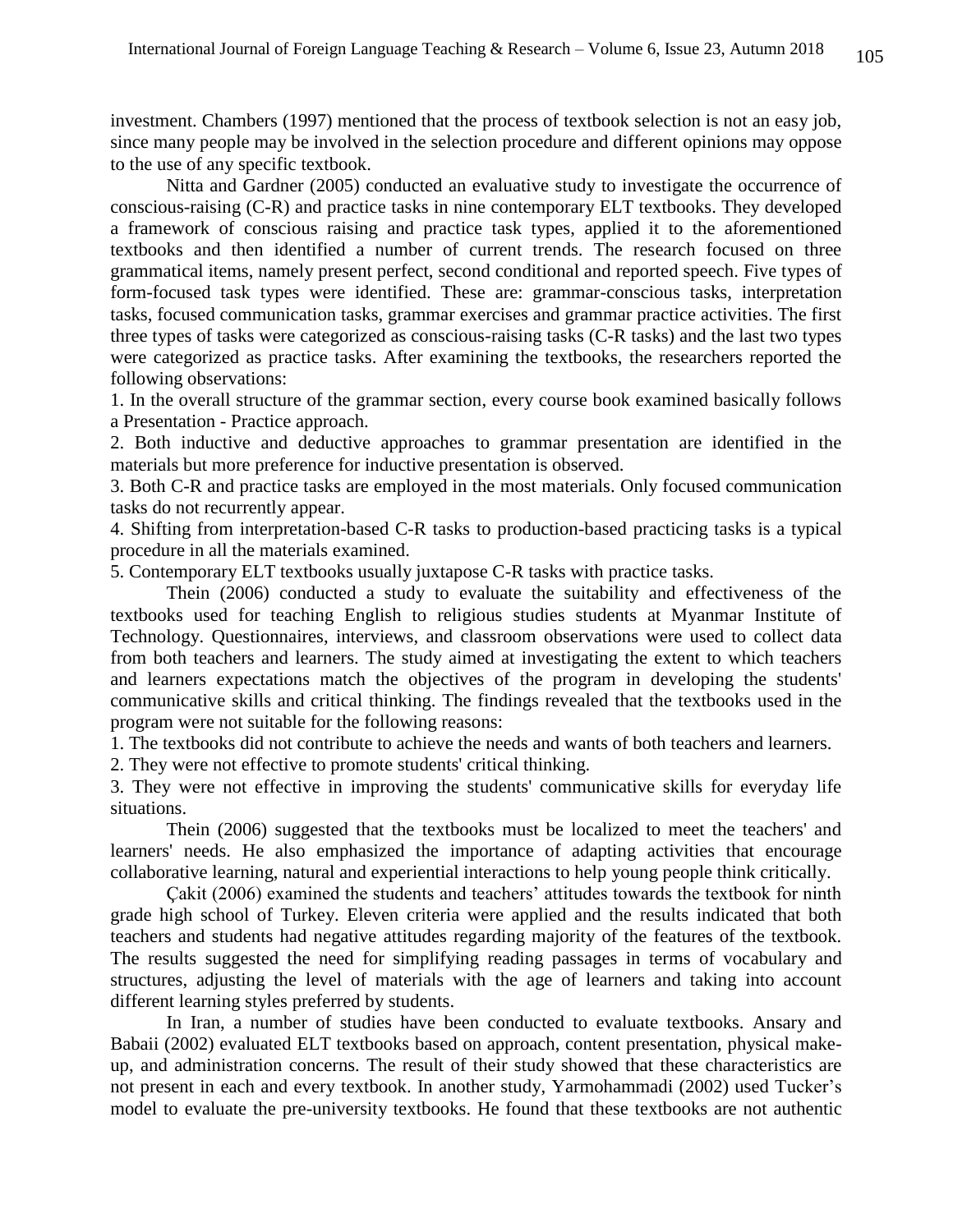and no attention was paid to oral skills. However, very scarce number of studied focused on the role of tasks in current Iranian ELT textbooks.

The purpose of the present study is to evaluate pre-university English language textbook, which is taught to students at public, and non-profit high schools in Iran based on the model proposed by Lawrence (2011). Two major criteria are going to be investigated in this study: the use of tasks and activities in textbook and overall fitness of textbook with the recommended approaches and strategies.

The first assumption of this study is that ELT materials as other textbooks present a particular worldview. In fact, "cultural capital" and "selected knowledge" (Keshavarz & Malek 2009, p. 9) included in textbooks present a specific point of view to students regarding the real world. It is worth mentioning that this perspective is designed based on the interests of the elites.

The researcher evaluates this textbook for two reasons: first, as textbooks are the foundation stone in the English language program in Iran, the content of English textbooks affect the learning of the students. The content of English textbooks must not have errors because these errors learnt by the student as the correct one will have adverse effects on his/her learning and evaluating it is an educational necessity and second, the evaluation can help teachers consider strengths and weaknesses in the textbooks in question, make use of strong points and adapt or substitute from other textbooks.

With regard to the purpose of the study, the following research questions were posed:

Q1. With regard to teachers' attitudes, does the pre-university English language textbook have the potential to engage learners in task-supported language learning?

Q2. With regard to teachers' attitudes, do the tasks in the pre-university English language textbook have the potential to bring about learner-centered instruction?

Q3. Is there any correspondence between the objectives and the contents of pre-university English language textbook?

### **Methodology**

### **Participants**

Studying the whole population is difficult and sometimes even impossible. This study has led the inclusion of the teachers. The participants of the study therefore, were 100 teachers who were at the time of the study, attending and teaching EFL classrooms of pre-university grade in the city of Isfahan, Iran. Teachers were from both genders. Age and sex variables were not involved as they were not related to the purpose of this particular study. Teachers had at least 4 years of experience of teaching pre-university English textbooks.

### **Instrument**

The employment of checklist with teachers in this study stemmed from the fact that it could provide opportunities to obtain data concerning the evaluation of the language textbook being used by the EFL teachers and students. The checklist was adapted from Lawrence (2011) and it consists of 31 statements with 5 point Likert scale in which responses ranged from strongly agree, agree, no idea, disagree to strongly disagree.

The content of the checklist was about three main issues concerning ELT pre-university textbook. The checklist was composed of 31 statements. The first 5 items were asking to what extent textbook can engage learners in task-supported language learning. The next 4 items were pursuing to find what role the tasks can have in addressing the learner-centered instruction. The last 22 items asked the role of tasks in improving language learning skills and sub-skills.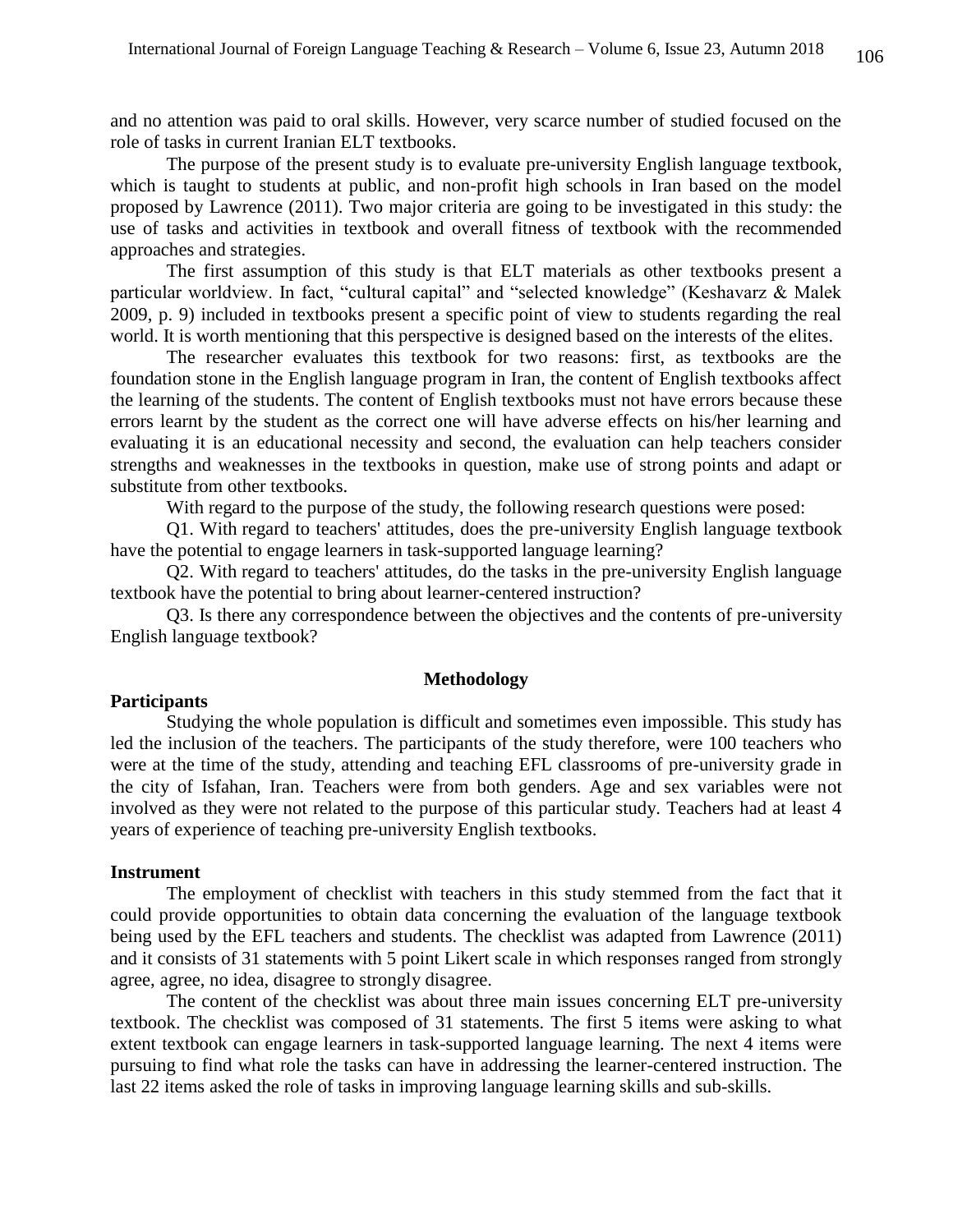### **Procedures**

Prior to the main study, the copies of the checklists were given to 20 pre-university teachers of English in order to test the internal consistency of the items or reliability. Some of them were sent by e-mail. The checklists were completed and collected. The results of reliability analysis using Cronbach's alpha is provided in Table 1.

| <b>Table 1. Reliability Statistics</b> |      |                                                      |       |  |  |
|----------------------------------------|------|------------------------------------------------------|-------|--|--|
|                                        |      | Cronbach's Alpha Cronbach's Alpha Based on Number of |       |  |  |
|                                        |      | <b>Standardized Items</b>                            | Items |  |  |
| The Evaluation Checklist               | .898 | .898                                                 | 31    |  |  |

Having done this, the reliability estimate for the test turned out to be 0.89 which is a high index of reliability. At this stage, the content validity of the checklist was checked by four experts and the items of the test were modified according to their recommendations.

The copies of the checklist were distributed among the participants of study. The checklist of this study was given to EFL teachers who were involved in teaching pre-university ELT textbooks in different high schools of Isfahan, Iran. Before administering the checklist, a complete explanation was given about the aim of the research, the checklist and how they should be answered. EFL teachers were assured that the results would be used for this research and their views would be kept completely confidential. A contact number and e-mail address were given to them and they were asked to contact the researcher if they had any questions regarding the checklist. This phase of data collection was done over a period of one month at the end of 2016 – 2017 educational year because the textbook was used and finished at this time. Data were collected and prepared for statistical analysis.

#### **Results**

In order to verify the first research question of the study in finding the potential role of textbook in engaging learners in task-supported language learning, the first 5 items of the checklist were analyzed. The descriptive statistics of the obtained data are provided in Table 2.

**Table 2.** *The descriptive statistics of textbook's potential role in Engaging learners tasksupported teaching and learning*

| Items                                                                                                                                                                                                        | N | Sum | Mean Std. Deviation |
|--------------------------------------------------------------------------------------------------------------------------------------------------------------------------------------------------------------|---|-----|---------------------|
| The use of tasks in textbook can provide clear and<br>appropriate purposes and objectives for learning 100 187.00 4.6750.47434<br>contents.                                                                  |   |     |                     |
| The use of tasks in textbook can reflect real world $100$ 192.00 4.8000.40510<br>practice.                                                                                                                   |   |     |                     |
| The use of tasks in textbook can require learners to use<br>target language for a communicative purpose in order to 100 175.00 4.3750.86787<br>achieve an outcome.                                           |   |     |                     |
| The use of tasks in textbook can provide opportunities<br>for learners to negotiate meaning, use, expand their $100$ 186.00 4.6500.48305<br>existing language resources, and notice how language is<br>used. |   |     |                     |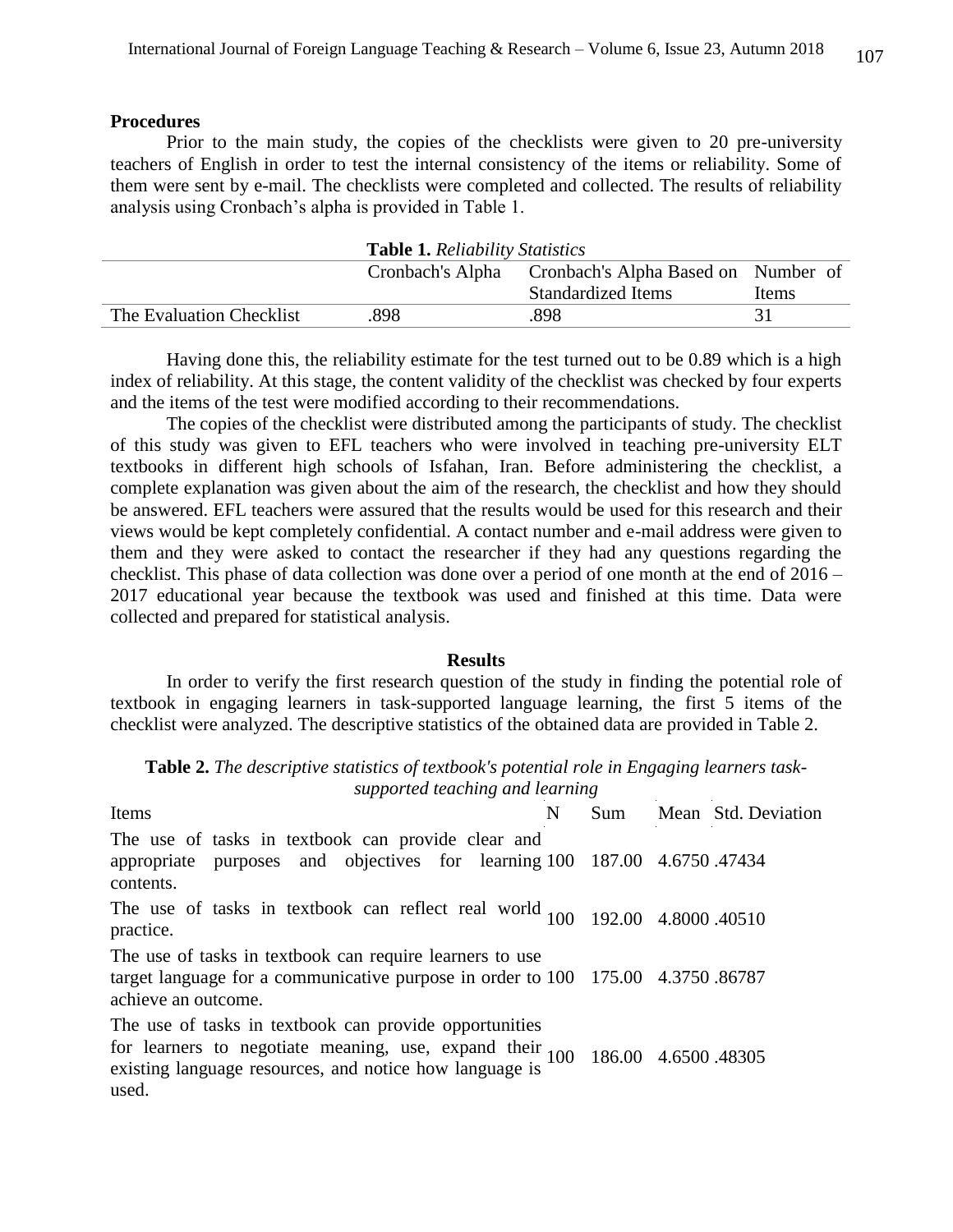The use of tasks in textbook can involve learners in a 100 177.00 4.4250.84391 mode of thinking and doing.

The mean of the responses to all five items is around 4 that represent the *agreement* in Likert type scale. It indicates the fact that participants agreed that the use of tasks in textbook can engage learners in task-supported language learning. The frequency of data regarding different scales is provided in Table 3.

**Table 3.** *The frequency of data on the textbook's potential role of tasks in engaging in tasksupported language learning*

|       | y                           | Frequenc | Percent |
|-------|-----------------------------|----------|---------|
|       | à.<br><b>Strongly Agree</b> | 25.8     | 64.5    |
|       | Agree                       | 13       | 32.5    |
|       | No Idea                     | 0.2      | 0.62    |
|       |                             |          | 1.76    |
| Valid | Disagree                    | 0.8      |         |
|       | Strongly<br>Disagree        | 0.2      | 0.62    |
|       | Total                       | 40       | 100.0   |

As it is evident in Table 3, most of the participants (64.5%) strongly agreed to the potential use of the textbook tasks in engaging learners in communicative use of language. Figure 1 provides a schematic view of the responses.



**Figure 1***. The frequency of data on the use of tasks in task-supported language learning*

In order to find whether there is any statistically significant difference among the observed data with the expected data from teachers' attitudes towards the use of tasks in engaging learners in task-based language learning, a Chi-square test was performed. The results are provided in Table 4.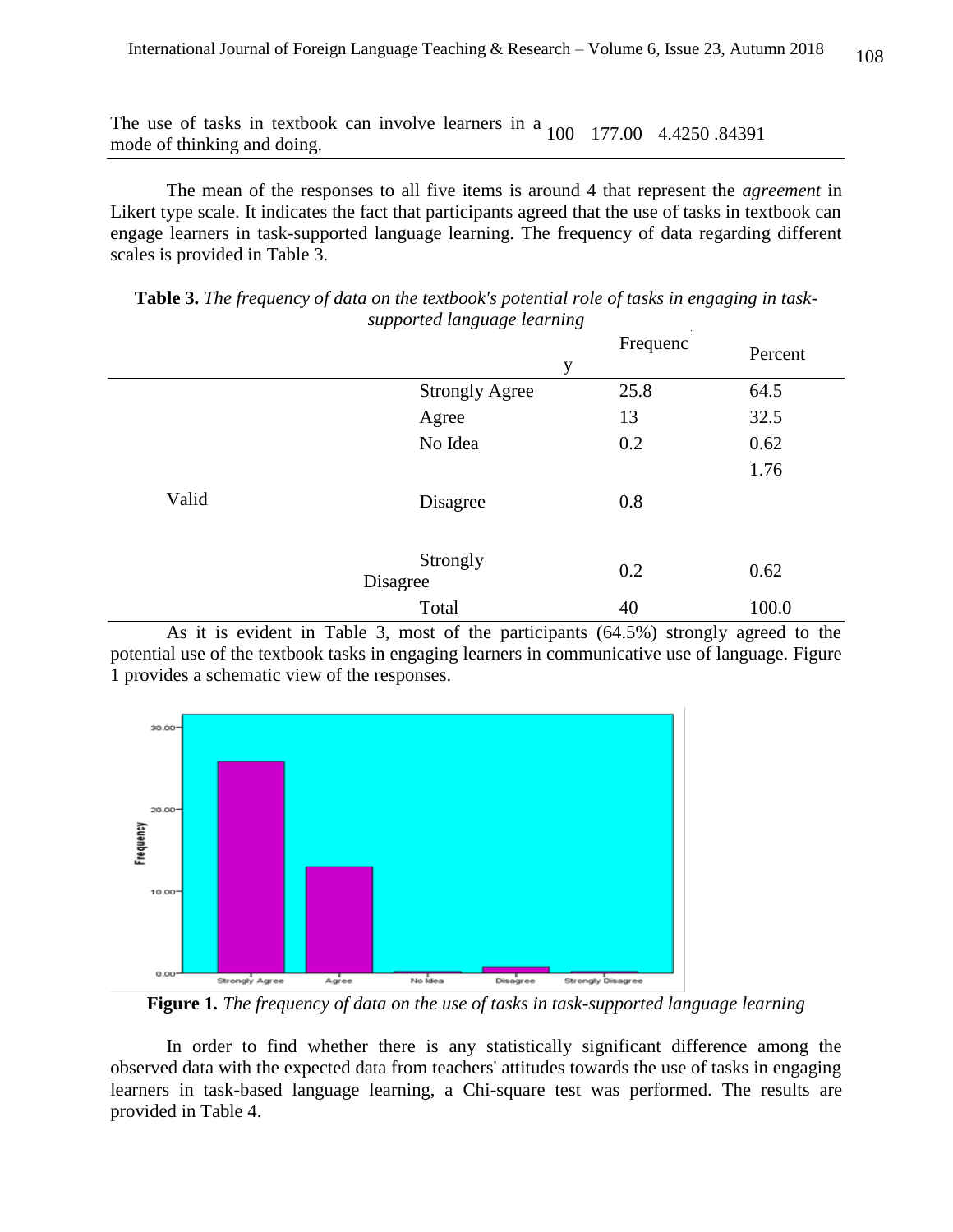| <b>Table 4.</b> Leachers' attitudes towards the use of tasks in communicative use of language      |                 |            |              |                 |                  |  |
|----------------------------------------------------------------------------------------------------|-----------------|------------|--------------|-----------------|------------------|--|
|                                                                                                    | Q1              | O2         | Q3           | Q4              | О5               |  |
| Chi-Square                                                                                         | $4.900^{\rm a}$ | $14.400^a$ | $47.500^{b}$ | $3.600^{\rm a}$ | $15.050^{\circ}$ |  |
| Df                                                                                                 |                 |            | 4            |                 |                  |  |
| Asymp. Sig.                                                                                        | .027            | $001$      | < 001        | .048            | .001             |  |
| a. 0 cells $(0.0\%)$ have expected frequencies less than 5. The minimum expected cell frequency is |                 |            |              |                 |                  |  |
| 20.0.                                                                                              |                 |            |              |                 |                  |  |
| b. 0 cells $(0.0\%)$ have expected frequencies less than 5. The minimum expected cell frequency is |                 |            |              |                 |                  |  |
| 8.0.                                                                                               |                 |            |              |                 |                  |  |
| c. 0 cells $(0.0\%)$ have expected frequencies less than 5. The minimum expected cell frequency is |                 |            |              |                 |                  |  |
| 13.3.                                                                                              |                 |            |              |                 |                  |  |

**Table 4.** *Teachers' attitudes towards the use of tasks in communicative use of language*

The results indicate that in all five items, the p-value is statistically significant. Items 6 to 9 in the checklist investigated the potential use of tasks in textbook in promoting learner-centered instruction. The descriptive statistics of teachers' responses to these items are provided in Table 5.

**Table 5.** *Descriptive statistics of the tasks effects on promoting learner centered instruction*

| Items                                                                                                                     | N | Sum    | Mean          | <b>Std. Deviation</b> |
|---------------------------------------------------------------------------------------------------------------------------|---|--------|---------------|-----------------------|
| 6. The use of tasks in textbook can meet language $_{40}$<br>learners' needs.                                             |   |        | 157.00 3.9250 | .99711                |
| 7. The use of tasks in textbook can encourage $_{40}$<br>group work or pair work.                                         |   | 185.00 | 4.6250        | .49029                |
| 8. The use of tasks in textbook can help my<br>learners apply suitable questioning techniques to 40<br>motivate thinking. |   |        | 177.00 4.4250 | .59431                |
| 9. The use of tasks in textbook can give $_{40}$<br>opportunities for learners to give their own ideas.                   |   |        | 180.00 4.5000 | .50637                |

Here, the mean of teachers' responses to the items is around 4 that shows the agreement of participants with all four items. The frequency of the obtained results based on different scales is provided in Table 6.

**Table 6***. The frequency of the potential role of tasks in promoting learner-centered instruction*

|       | $\mathcal{L}_{\mathbf{r}}$ | <b>Frequency</b> | <b>Percent</b> |
|-------|----------------------------|------------------|----------------|
|       | <b>Strongly Agree</b>      | 18.75            | 46.87          |
|       | Agree                      | 18.75            | 46.87          |
| Valid | No Idea                    | 1.25             | 1.87           |
|       | Disagree                   |                  | 2.5            |
|       | <b>Strongly Disagree</b>   | 0.25             | 0.62           |
|       | Total                      | 40               | 100.0          |
|       |                            |                  |                |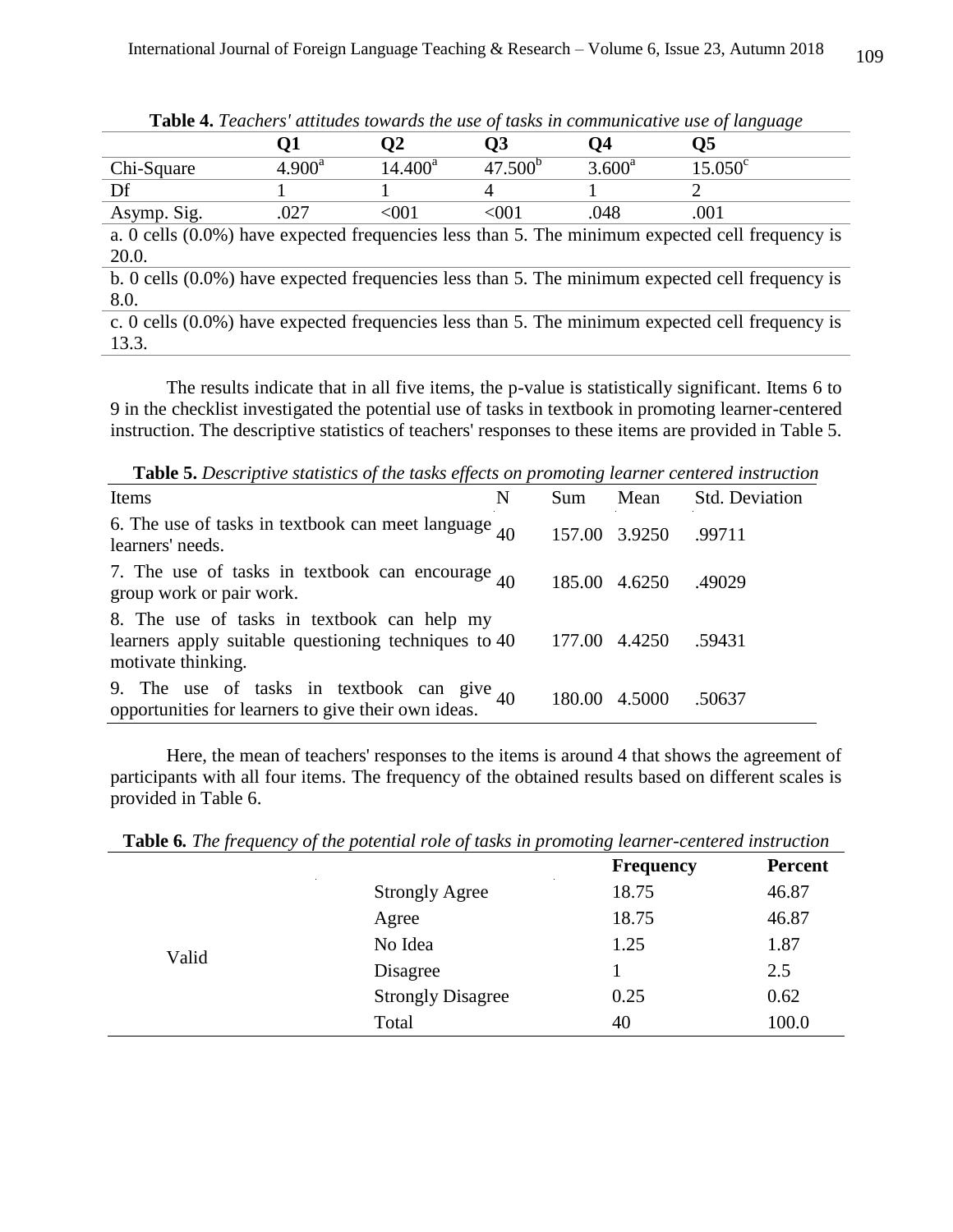Regarding the mean of the obtained responses, 47% of the teachers were *strongly in agreement* and the same 47% of the teachers were in *agreement* with the probable use of tasks in textbook in promoting learner centered instruction. Figure 2 depicts the frequency of the scales.



**Figure 2***. The frequency of the scales in textbook's potential role of tasks in learner-centered instruction*

In order to find whether there is any statistically significant difference among the observed data with the expected data from teachers' attitudes towards the use of tasks in promoting learner-centered instruction, a Chi-square test was calculated and the results are shown in Table 7.

**Table 7.** *Teachers' attitudes towards the use of tasks in promoting learner-centered instruction*

|             |            |             | $\sim$           |      |
|-------------|------------|-------------|------------------|------|
|             | Jh         |             | O8               | 79   |
| Chi-Square  | $33.500^a$ | $2.500^{6}$ | $14.450^{\circ}$ | .UUU |
| Df          |            |             |                  |      |
| Asymp. Sig. | UU.        | .004        | .001             | ' JU |

a. 0 cells (0.0%) have expected frequencies less than 5. The minimum expected cell frequency is 8.0.

b. 0 cells (0.0%) have expected frequencies less than 5. The minimum expected cell frequency is 20.0.

c. 0 cells (0.0%) have expected frequencies less than 5. The minimum expected cell frequency is 13.3.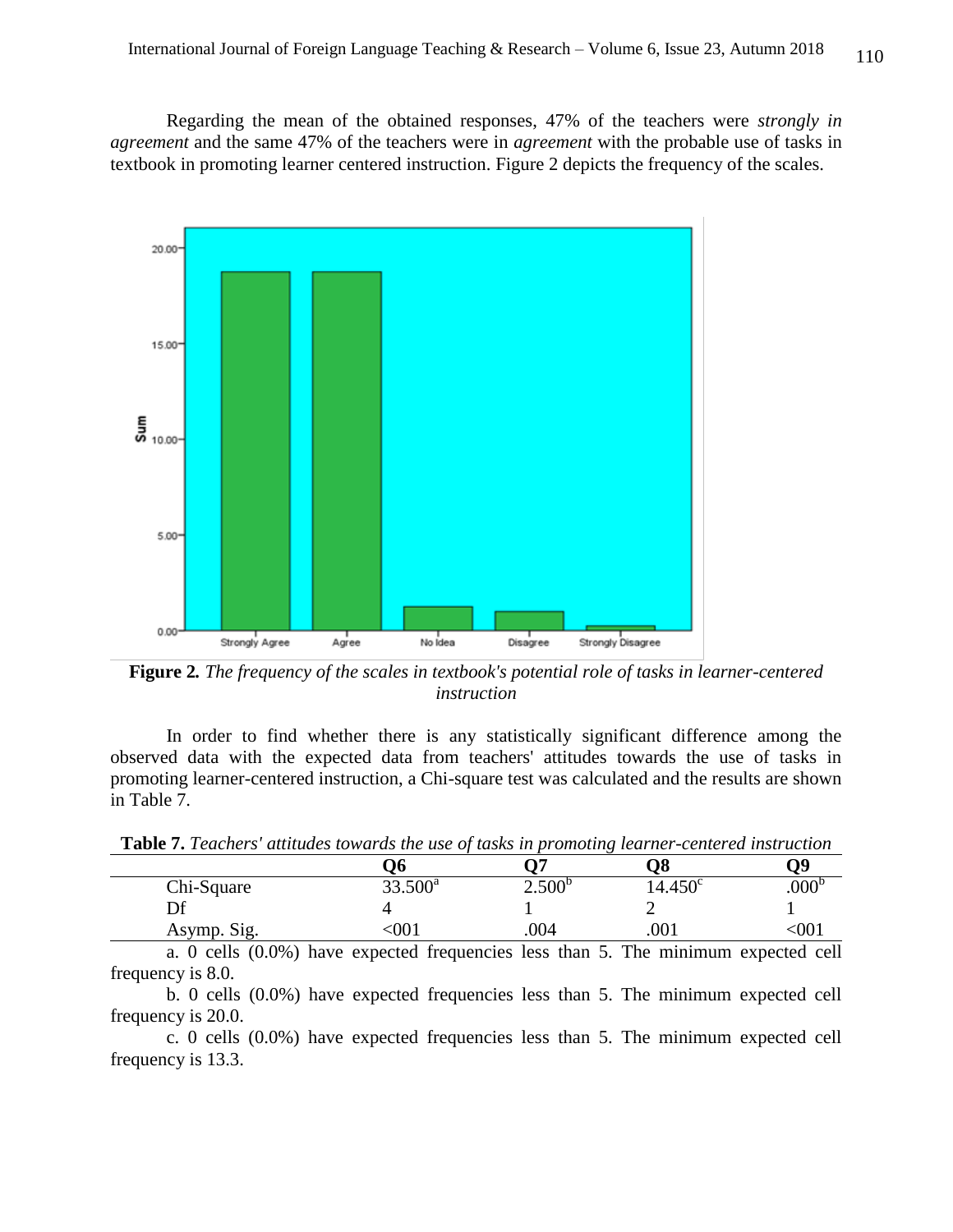The results indicate that in all four items, the p-value is statistically significant.. Consequently, the adequate evidence was provided in order to reject the second null hypothesis of the study.

In order to answer the third research question of the study, an analysis of pre-university English textbook is provided. The name of the textbook is 'learning to read'. At this grade, the students are preparing themselves for Iranian university entrance examination. Most of the English language questions in this exam are based on reading, vocabulary and grammar. Therefore, the main objective of the pre-university textbook is to help learners improve their reading comprehension. In doing so, the book is structured around reading texts. There are 8 lessons in the book each of which consists of 9 sections. They are: before you read, reading, after you read, comprehension check, sentence function, reading skills, vocabulary review, focus on grammar, grammar digest. The first four sections deal with pre-reading, while reading and postreading activities. The other five sections are also served for the purpose of reading comprehension. Therefore, it can be stated that the objectives of pre-university textbook correspond to the contents and the third research question of the study is verified.

#### **Discussion**

The results of statistical analyses indicated that teachers tended to agree on the point that tasks have significant capability in engaging learners in communicative language use or tasksupported language learning. In this regard, the significant evidence was provided to confirm that the use of tasks in textbook can provide clear and appropriate purposes for learning contents, reflect real world practice, require learners to use target language for a communicative purpose, provide opportunities for learners to negotiate meaning, use and expand their existing language resources and notice how language is used involve learners in a mode of thinking and doing.

The majority of the teachers expressed that using tasks in textbook can improve learnercentered instruction. More specifically, tasks can meet learners' needs, encourage group and pair work, help learners apply adequate questioning techniques and provide opportunities for learners to give their own ideas.

The present study provided the significant evidence for use of the task-supported activities, learning-centered instruction and correspondence of the objectives and the contents in pre-university textbook similar to the findings of Nitta and Gardner (2005). They found that the participants' attitudes were towards a shift from less interactional, input-based activities to more interactive and production-based tasks in textbooks. This study was an empirical evidence to affirm Thein's (2006) findings in a study evaluating the suitability and effectiveness of the textbooks used for teaching English to religious studies students at Myanmar. The findings revealed that the textbooks used in the program were not suitable, as they did not contribute to achieve the needs and wants of both teachers and learners. They were not effective to improve the students' communicative skills for everyday life situations.

In a study to evaluate *New Bridge to Success* textbook in Turkey, consistent with the present study, Çakit (2006) found that current activities in the textbook did not help learners to improve their language skills namely reading, writing, speaking and listening.

#### **Conclusion**

Textbooks are one of the most important components in ELT classrooms. This importance is more significant in Iran where English is taught as a foreign language and the learners do not have enough exposure to it in the society. Furthermore, when the textbook is used on a large scale, its evaluation and making sure that it is the right one for the students becomes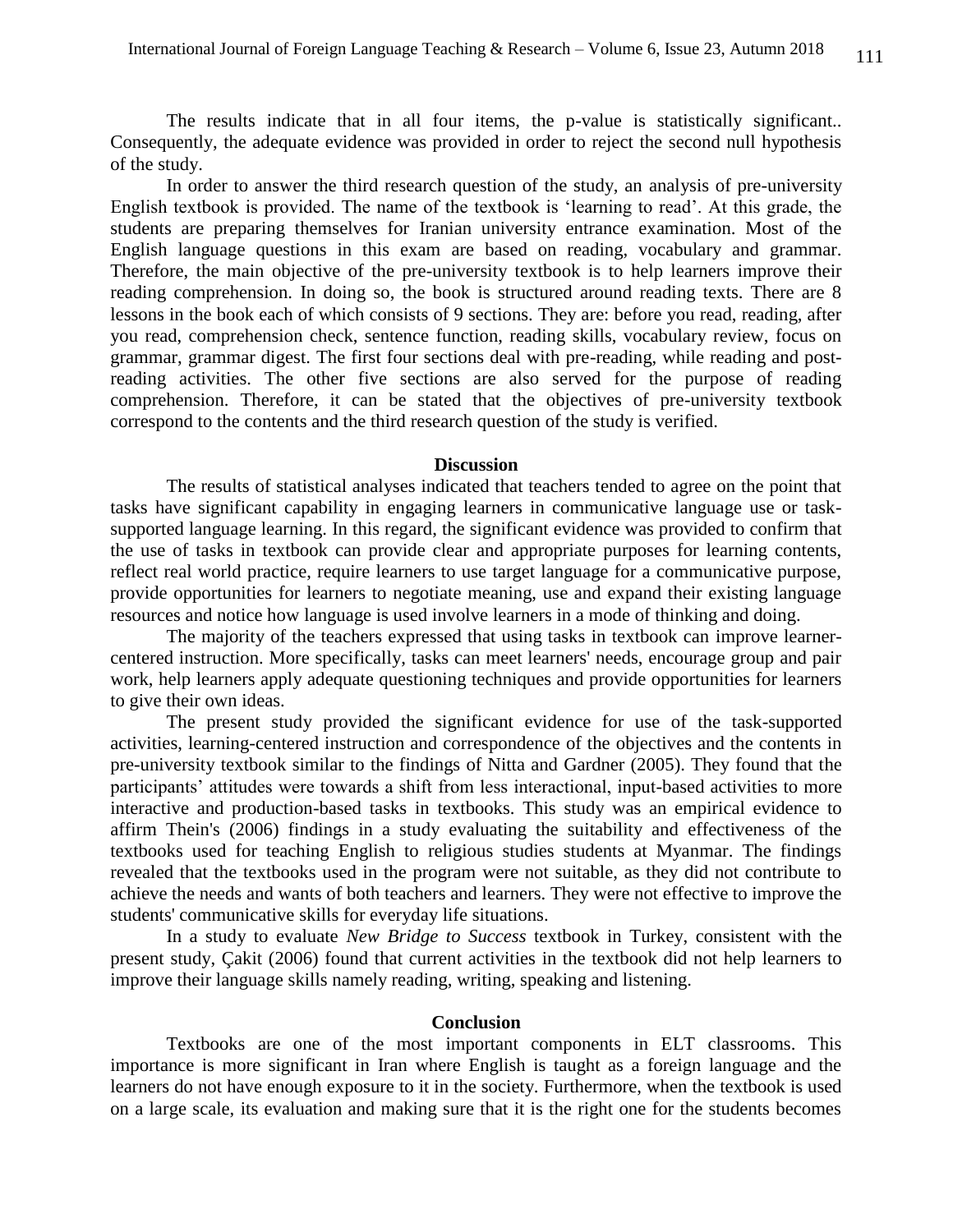especially more important. In such situations, textbooks play crucial role as they are the main and even the only source of language learning and teaching for the students and the teachers. Textbook evaluation not only after its use, but before its use is valuable. In so doing, the present study focused on the 'task' as one of the influential components before its use in textbook in order to predict the weaknesses and strengths of the textbook and enable the direct and indirect authorities involved in decision making to focus on the task and adapt and supplement them accordingly. The criteria developed for the pre-evaluation of the textbook were considered based on the needs and priorities of the particular group of students.

Pre-university is the last grade of current educational system before entering university in Iran. Passing university entrance exam is of high priority for Iranian high school students. English language tests in this exam examine students' knowledge of vocabulary, grammar and reading comprehension. Regarding this matter, it seems that the ELT pre-university textbook is in line with students' objectives, neglected communicative use of language incorporating all language skills and sub-skills. One conclusion that can be drawn from this study is that the current activities and exercises in the pre-university textbook failed to increase the teachers' desire to teach English, as they unanimously agreed upon using tasks in the textbook in order to compensate a major part of textbook's shortcomings.

It can be inferred from this study that in contrast to individual and controlled activities in the book, teachers are more likely to use tasks, which appeal to their students' interest, develop group and pair-work and help to finalize the learning process. This integrative pedagogy allows language learners to practice and engage language forms within realistic communicative settings of task-based instruction.

From pedagogical point of view, the present study provided precious implications for EFL syllabus designers as it was implicitly identified some disconcerting problems with the current ELT textbook in pre-university. The results implied that this textbook needs some revisions in terms of the activities. It seems that overemphasis on providing rich reading comprehension texts made the authors neglected the potential role of activities in consolidating the learning process.

To sum up, on the basis of the findings of this study, as well as present research on the topic, there is a strong indication that language learning can be best acquired in task-based activities embedded in the textbook. The results of the present study suggest that the striking potential role of tasks to positively enhance different aspects of language learning should not be underestimated in the current activities of pre-university ELT textbook.

### **References**

Ansary, H., & Babaii, E. (2002). *Universal characteristics of EFL/ESL textbooks: A Step towards Systematic Textbook Evaluation*. Retrieved from http://itesl.org/Articles/Ansary-Textbooks/.

Arikan, G. (2008). Textbook evaluation in foreign language teaching: Time for English, grade 4 teachers' and students' views. *Cukurova University Institute of Social Sciencies, Unpublished MA Thesis, Adana*.

Awasthi, J. R. (2006). Textbook and its evaluation. *Journal of NELTA,* 11, (1-2), 1-10. Retrieved from<http://www.nelta.org.np/journals/2006.pdf>

Bruder, M. (1978). Evaluation of foreign language textbooks. In H. Madsen & J. Brown (Eds.), Adaptation in language teaching, 209-218. Massachusetts: Newbury House Publishers, Inc.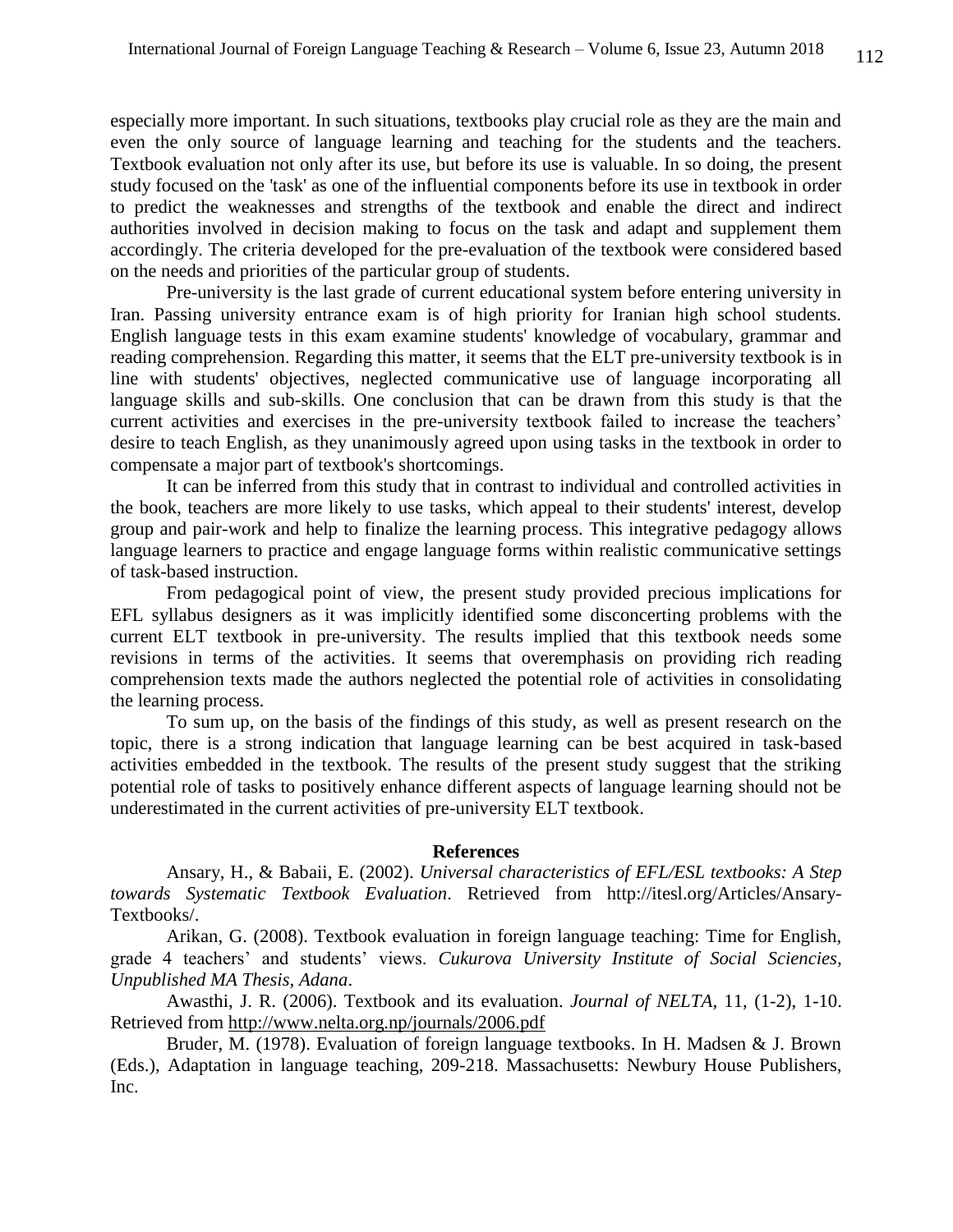Çakit, I. (2006). *Evaluation of the EFL Textbook New Bridge to Success 3 from the Perspectives of Students and Teachers.* Turkey: The Middle East Technical University.

Carter, R., & Nunan, D. (2002). *The Cambridge guide to teaching English to speakers of other languages.* United Kingdom: Cambridge University Press.

Chambers, F. (1997). Seeking consensus in coursebook evaluation. *ELT Journal, 51*, 29- 35.

Crandall, E., & Basturkmen, H. (2004). Evaluationg pragmatics-focused materials. *EnglishLanguage Teaching Journal, 58*(1), 38-49.

Cunningsworth, A. (1984). *Evaluating and Selecting EFL Teaching Materials.* Oxford: Heinemann.

Cunningsworth, A. (1995). *Choosing Your Coursebook.* Oxford: Heinemann.

Dougill, J. (1987). Not so obvious. In L. E. Sheldon (Ed.), *ELT textbooks and materials: Problems in evaluation and development.* ELT Document 126. (29-36). Oxford: Modern English Publications.

Duff, P. A., Wong, P., & Early, M. (2002). Language learning for work and life: The linguistic socialization of immigrant Canadians seeking careers in healthcare. *The Modern Language Journal, 86*(3), 36-42.

Ellis, R. (1997). The empirical evaluation of language teaching materials. *ELT Journal, 51*(1), 36-42.

Gershuny, H. L. (1977). Sexism in dictionaries and texts: Omissions and commissions. In A. P., Nilsen, H. Bosinajian, H. L. Gershuny, & J. P. Stanley (Eds.), *Sexism and language* (pp. 161-179). Illinois: National Council of Teachers of English.

Harmer, J. (2001). *The Practice of English Language Teaching.* Longman: Longman.

Hedges, T. (2000). *Teaching and Learning in the Second Language Classroom.* Oxford: Oxford University Press.

Hutchinson, T., & Torres, E. (1994). The textbook as agent of change. *ELT Journal, 48*(4), 315-328.

Hutchinson, T., & Waters, A. (1987). English for specific purposes. Cambridge University Press.

Keshavarz, M. H., & Malek, L. A. (2009). Critical discourse analysis of ELT textbooks. *The Iranian EFL Journal*, *5*(2), 6-19.

Lawrence, W. (2011). *Textbook evaluation: a framework for evaluating the fitness of the Hong Kong new secondary school (NSS) curriculum.* Hong Kong: City University of Hong Kong.

Littlejohn, A. (1998). The analysis of language teaching materials: inside the Trojan Horse. In Tomlinson, B. (ed.) (1998) Materials Development in Language Teaching. Cambridge: Cambridge University Press.

McDonough, J. & Shaw, C. (2005). Materials and Methods in ELT: A Teacher's Guide. Oxford: Basil Blackwell.

McGrath, I. (2002). *Materials evaluation and design for language teaching.* Edinburgh: Edinburgh University.

Nitta, R., & Gardner, S. (2005). Consciousness-raising and practice in ELT coursebooks. *ELT Journal, 59*(1), 3-13.

Rifkin, B. (1998). Gender representation in foreign language textbooks: A case study of textbooks of Russian. *The Modern Language Journal*, *82*(2), 217-236.

Sheldon, L. (1987). *ELT Textbook and Materials: Problems in Evaluation and Development.* Oxford: Oxford: Modern English Publications.